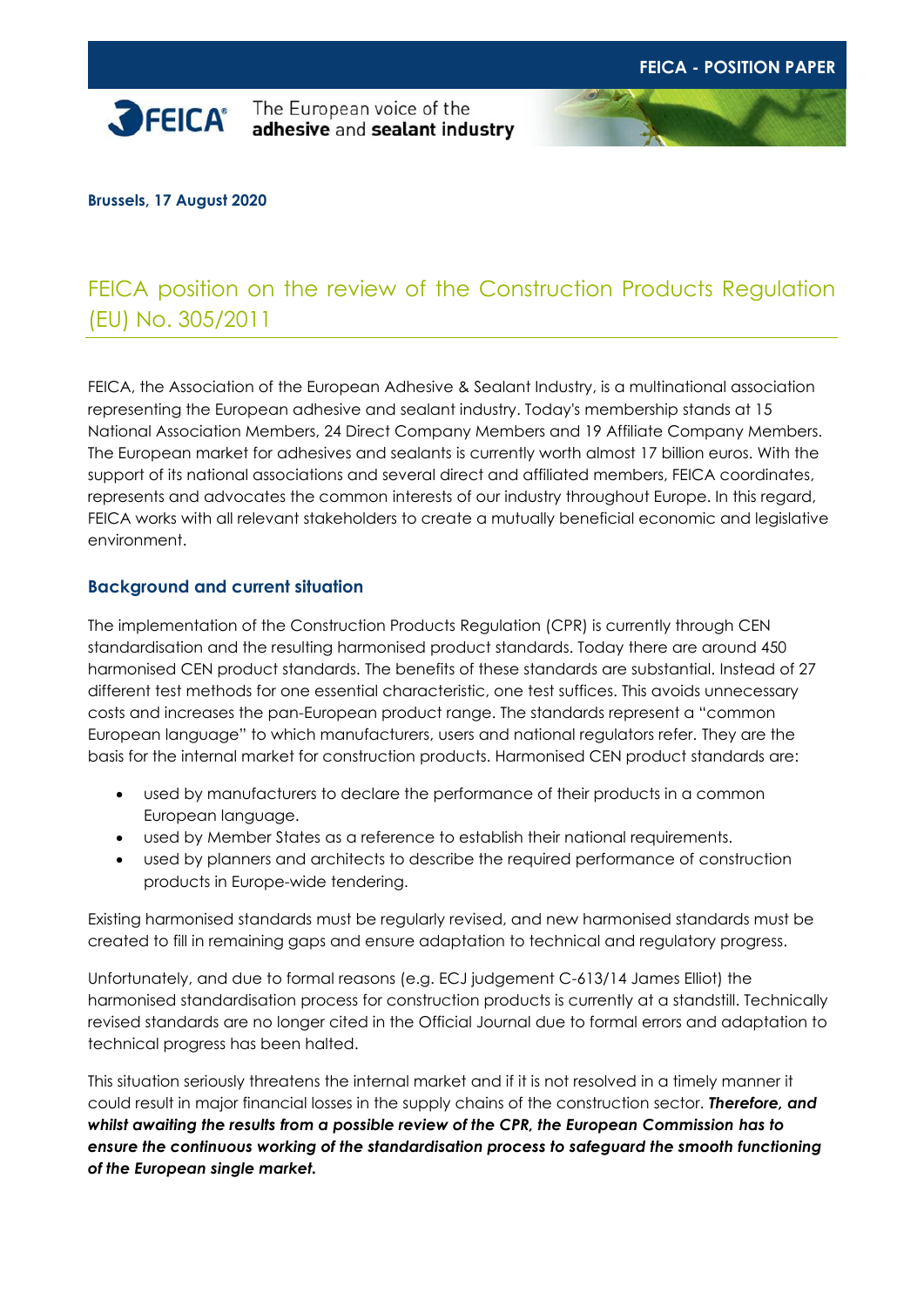### **Review and future of the Construction Product Regulation**

The European Commission has analysed the existing CPR and has concluded that a fundamental review is necessary. As regards a possible review of the CPR and the future regulatory framework, FEICA would like to make the following comments:

#### • The single market for construction products needs to be protected

The internal market for construction products that was first established under the Construction Products Directive (CPD) and further developed under the Construction Products Regulation (CPR) needs to be fully maintained. Furthermore, the harmonised product standards that were established over decades need to be maintained and reviewed and adapted to technical progress where needed.

All three options outlined by the Commission for so-called 'focusing' of the CPR (option C) would significantly impact the existing internal market. Construction products already harmonised (product categories) would be de-harmonised again. This is not necessary, would weaken the internal market and adversely affect all stakeholders in the construction sector. Against this background, FEICA rejects the idea for focusing the CPR.

To better account for the requirements of the Member States, the Commission proposes to define the border between the harmonised and non-harmonised areas of some construction products. In these cases, Member States would then have the possibility to set national requirements for "partlyharmonised" construction products in the non-harmonised area.

In our view, this option would contradict the basic principle of "exhaustiveness" and thus the objective of the single market. Indeed, this option would lead to a dismantling of the single market and would undermine previous efforts to eliminate European trade barriers. *FEICA strongly opposes the split into harmonised and non-harmonised areas, which would be detrimental to the European single market for construction products. Instead FEICA advocates that all relevant essential characteristics of a construction product be identified, with the involvement of the Member States, to document them in a clear standardisation request and to harmonise them in a harmonised product standard.*

• CEN standardisation must remain the preferred route for harmonised technical specifications Due to formal shortcomings in the existing standardisation procedure, the European Commission is questioning CEN as the sole standardiser and is contemplating introducing harmonised technical specifications itself by means of delegated or implementing acts.

CEN product standards and their introduction as harmonised standards by the European Commission are the only process that ensures that the necessary technical expertise is gathered and that all stakeholders (manufacturers incl. SMEs, testing bodies, TABs) are involved.

*Therefore, FEICA would prefer a phased procedure where the CEN standardisation route would stay the norm. However, in justified and exceptional cases, the Commission could step in to introduce*  **harmonised criteria itself.** This option should only be applied where CEN has not carried out the relevant standardisation mandate from the European Commission (or has not done so within a reasonable timeframe) or where serious danger to the safety of buildings or to human health and the environment is identified and the necessary measures cannot be taken fast enough through CEN. To improve the functioning of the existing CEN standardisation route, clear guidance from the Commission on how to respond to the mandates as well as good communication between CEN and the Commission will be key. This includes not only the publication of general guidance papers but also clear indication to the relevant standardisation committee which mistakes have been made to fail the approval and the installation of quick and effective communication to the this TC.

• Harmonised procedure for environmental impacts of construction products (EPD, EN 15804)